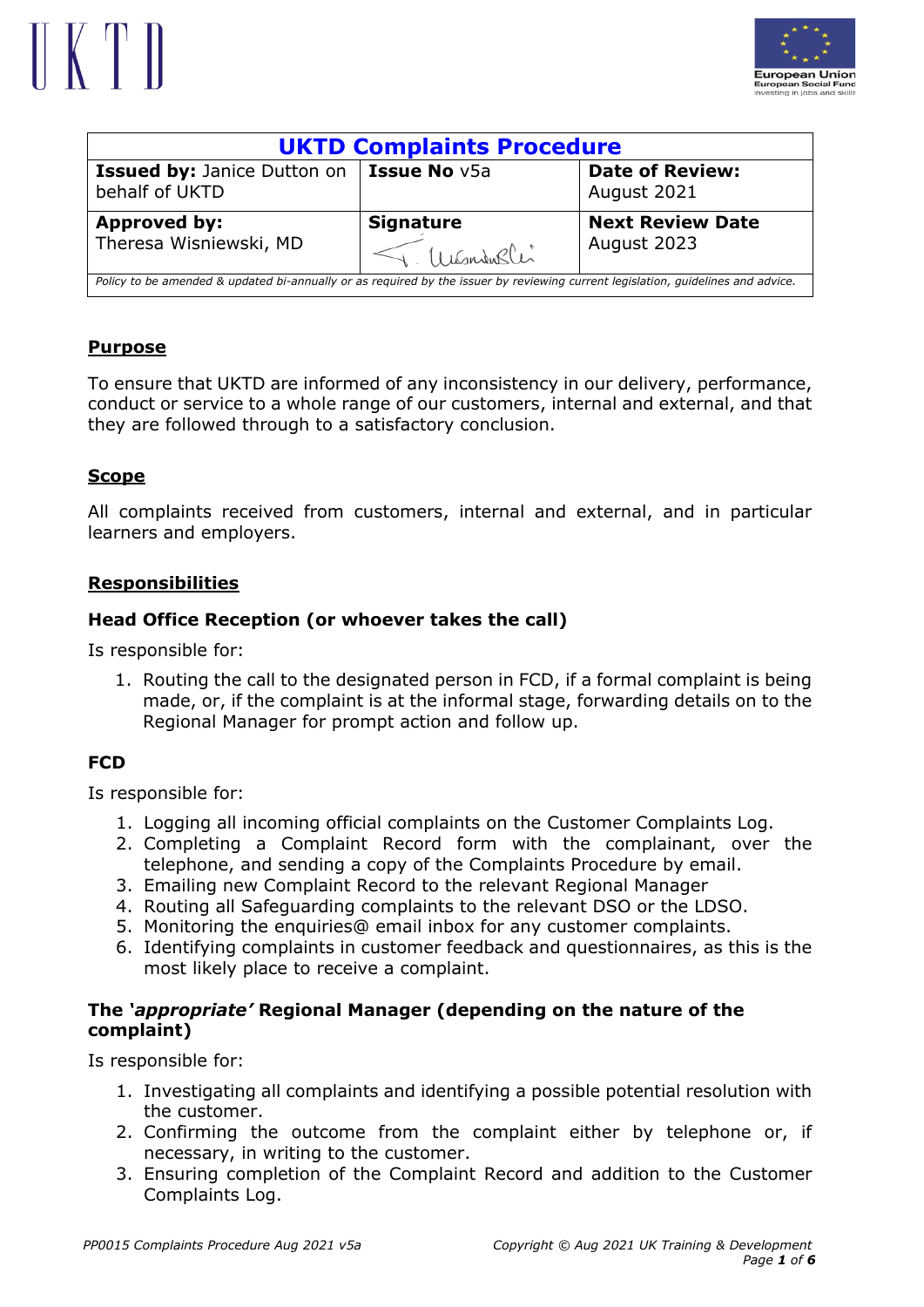4. Escalating the complaint to the FCD Manager where a resolution has not been obtained or to the MD when the complaint has any connection with Safeguarding or Prevent concerns.

#### **Measurements**

All customer complaints should be investigated and the customer contacted to resolve the complaint within 7 days. If the complaint cannot be resolved over the telephone then a visit will be arranged.

#### **Quality Assurance/Inspection**

The Complaints Records will be reviewed as part of UKTD's Quality Assurance arrangements.

#### **Process**

- 1. Informal Stage The customer in the first instance raises any concerns regarding the service provided with either their UKTD Tutor or area Regional Manager, so that any issues can be resolved / understood. The customer may choose to contact Head Office initially with their complaint.
- 2. UKTD Tutor will discuss the complaint with their Regional Manager if it is a complex/serious matter and further guidance is required.
- 3. Formal Stage If the issue cannot be resolved, the formal procedure will be commenced. A Complaint Record will be completed by the Regional Manager or UKTD Tutor (the Tutor must ensure the Complaint Record is sent to the Regional Manager immediately for investigation).

If the complainant contacts UKTD Head Office directly, the complaint will be logged and a Complaint Record completed by FCD. This will be forwarded to the appropriate Regional Manager to investigate.

- 4. All formal complaints are required to be recorded in writing.
- 5. The Regional Manager will arrange with the designated FCD administrator for the complaint to be logged on the Customer Complaints Log, and will investigate the complaint with the appropriate member of staff.
- 6. The Regional Manager will contact the customer to discuss the complaint, and seek resolution. Escalation to the FCD Manager or MD may be required.
- 7. Where a complaint cannot be resolved by the appropriate Regional Manager, a meeting will be arranged with the learner/employer and a member of the Senior Management Team.
- 8. The complaint will be discussed further and the Managing Director will make a decision on the response from UKTD.
- 9. The appropriate Regional Manager will contact the customer and confirm UKTD's response to the complaint in writing. The Complaints Record will then be completed by the Regional Manager and the complaint closed.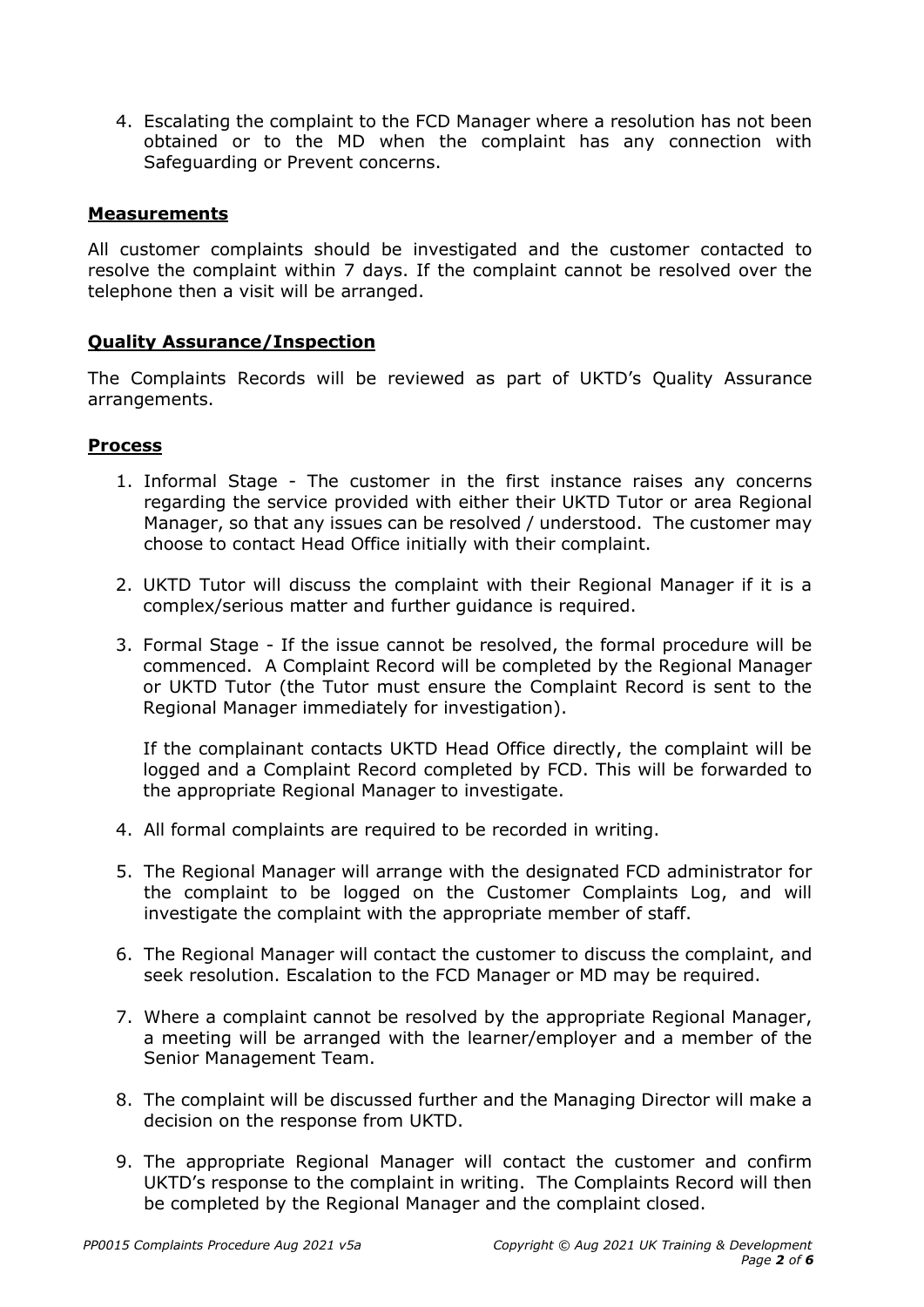## **Flowchart – Complaints Procedure**

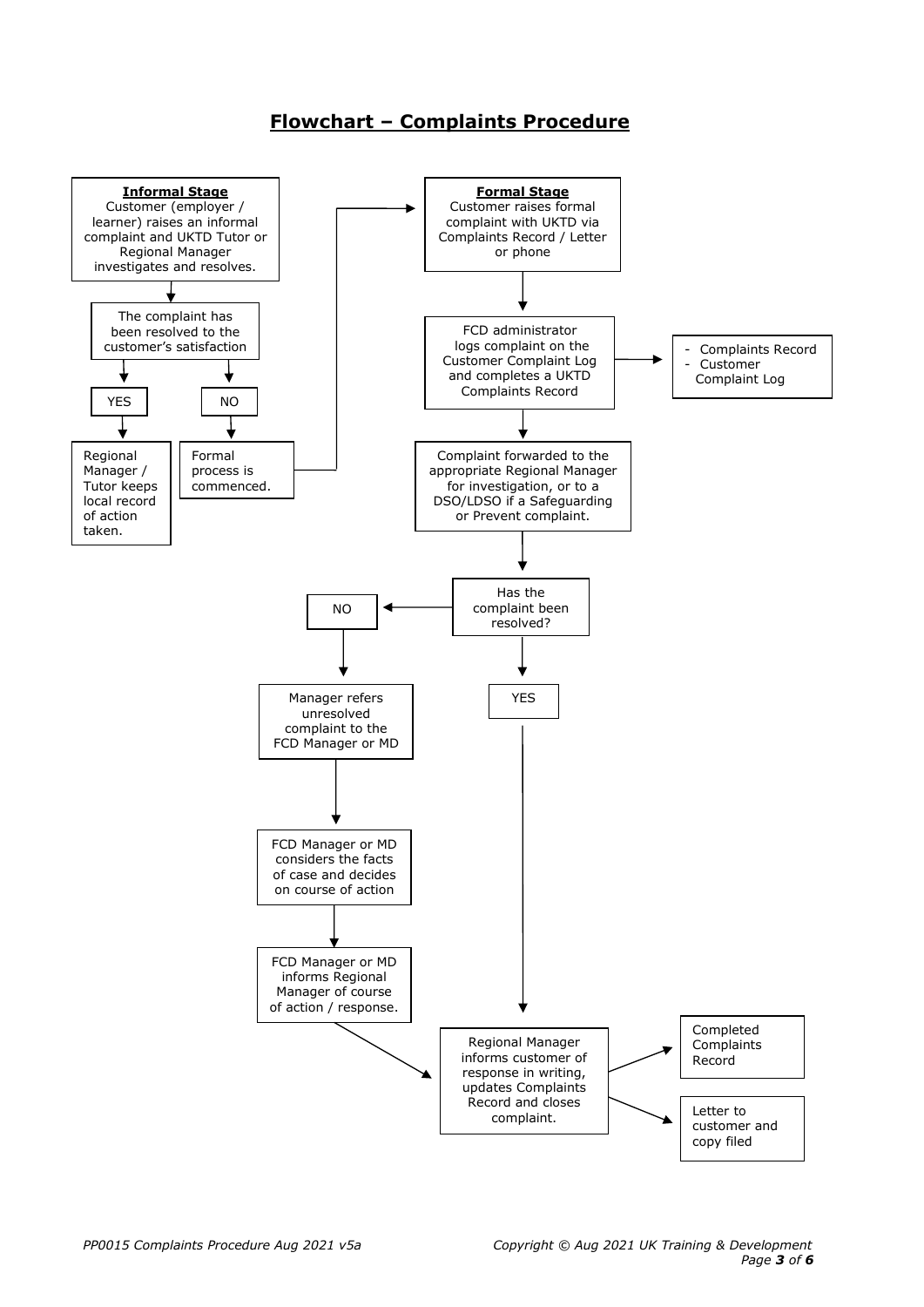



# **UK Training & Development Complaint Record (for internal completion)**

| <b>Employer / Learner Name/Other:</b>         | <b>Contact Number (Landline):</b> |
|-----------------------------------------------|-----------------------------------|
| (please indicate as appropriate)              |                                   |
|                                               |                                   |
|                                               |                                   |
| <b>Company/Apprenticeship Placement Name:</b> | <b>Contact Number (Mobile)</b>    |
| (please indicate as appropriate)              |                                   |
|                                               |                                   |
| <b>Email Address:</b>                         | <b>Date of Complaint:</b>         |
|                                               |                                   |
|                                               |                                   |
| <b>Postal Address:</b>                        |                                   |
|                                               |                                   |
|                                               |                                   |
|                                               |                                   |
|                                               |                                   |
| <b>Details of Complaint:</b>                  |                                   |
|                                               |                                   |
|                                               |                                   |
|                                               |                                   |
|                                               |                                   |
|                                               |                                   |
|                                               |                                   |
|                                               |                                   |
|                                               |                                   |
|                                               |                                   |
|                                               |                                   |
|                                               |                                   |
|                                               |                                   |
|                                               |                                   |
|                                               |                                   |
|                                               |                                   |
|                                               |                                   |
|                                               |                                   |
|                                               |                                   |
|                                               |                                   |
|                                               |                                   |
|                                               |                                   |
| Name of UKTD Tutor or Regional Manager        | <b>Date Complaint Forwarded:</b>  |
| dealing with matter:                          |                                   |
|                                               |                                   |
|                                               |                                   |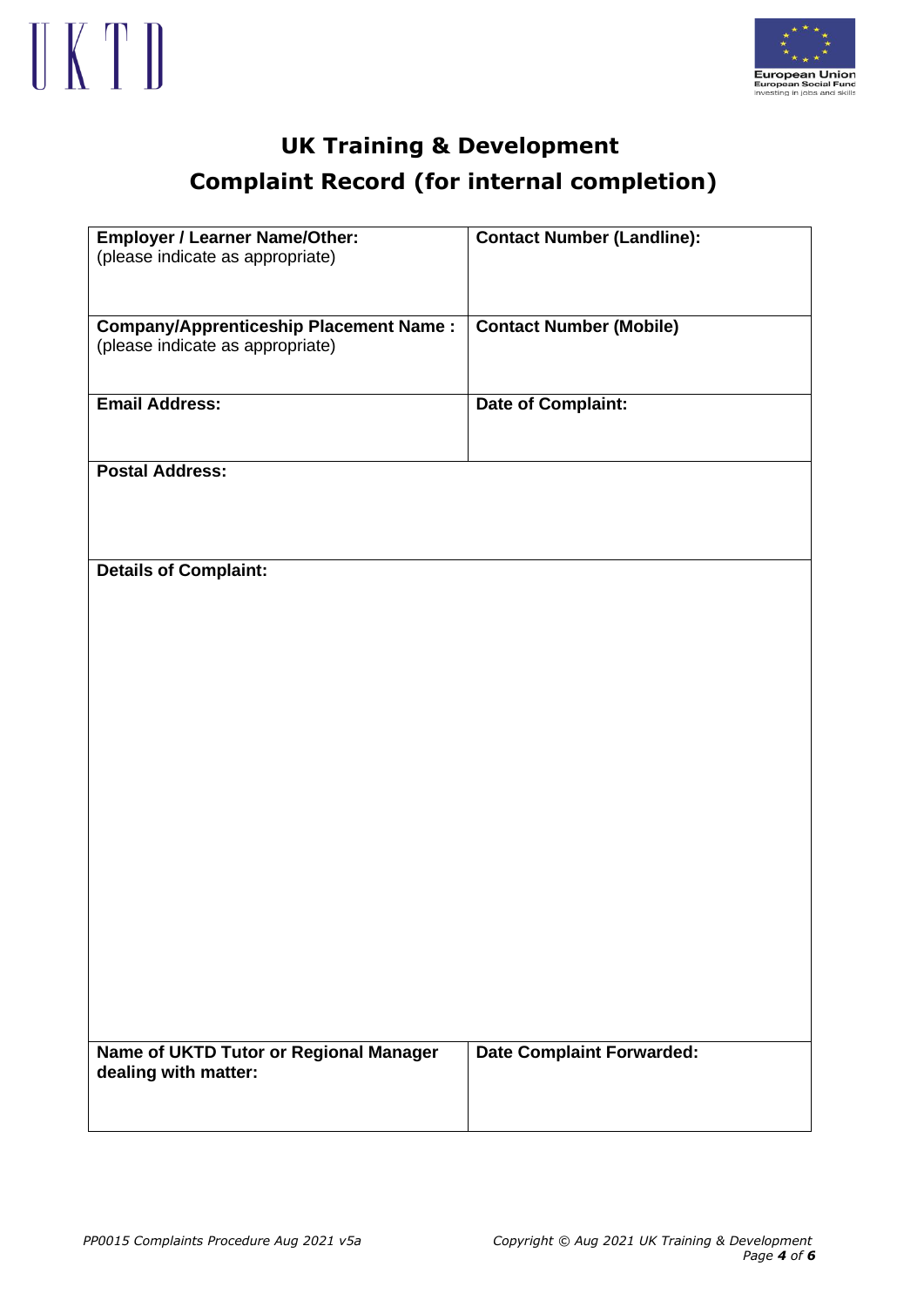| <b>Escalated to: Name of Regional Manager</b><br>or DSO                                                                                                                |                            |       |            |                                            |  |  |
|------------------------------------------------------------------------------------------------------------------------------------------------------------------------|----------------------------|-------|------------|--------------------------------------------|--|--|
| By Phone<br>┓                                                                                                                                                          | In Person<br>$\mathcal{L}$ |       | In Writing | Recorded by:                               |  |  |
| Date:                                                                                                                                                                  |                            | Time: |            |                                            |  |  |
| <b>Outcome</b>                                                                                                                                                         |                            |       |            |                                            |  |  |
| Plan of action to resolve the situation:                                                                                                                               |                            |       |            |                                            |  |  |
| If a Safeguarding / Prevent matter please refer immediately to the Lead Designated<br>Safeguarding Officer (LDSO) or your local Designated Safeguarding Officer (DSO). |                            |       |            |                                            |  |  |
|                                                                                                                                                                        |                            |       |            |                                            |  |  |
|                                                                                                                                                                        |                            |       |            |                                            |  |  |
|                                                                                                                                                                        |                            |       |            |                                            |  |  |
|                                                                                                                                                                        |                            |       |            |                                            |  |  |
| <b>Resolution and Closure Details</b>                                                                                                                                  |                            |       |            |                                            |  |  |
|                                                                                                                                                                        |                            |       |            |                                            |  |  |
|                                                                                                                                                                        |                            |       |            |                                            |  |  |
|                                                                                                                                                                        |                            |       |            |                                            |  |  |
|                                                                                                                                                                        |                            |       |            |                                            |  |  |
|                                                                                                                                                                        |                            |       |            |                                            |  |  |
|                                                                                                                                                                        |                            |       |            |                                            |  |  |
|                                                                                                                                                                        |                            |       |            |                                            |  |  |
|                                                                                                                                                                        |                            |       |            |                                            |  |  |
|                                                                                                                                                                        |                            |       |            |                                            |  |  |
|                                                                                                                                                                        |                            |       |            |                                            |  |  |
| <b>Closed Date:</b>                                                                                                                                                    |                            |       |            | Name of Regional Manager who investigated: |  |  |
|                                                                                                                                                                        |                            |       |            |                                            |  |  |